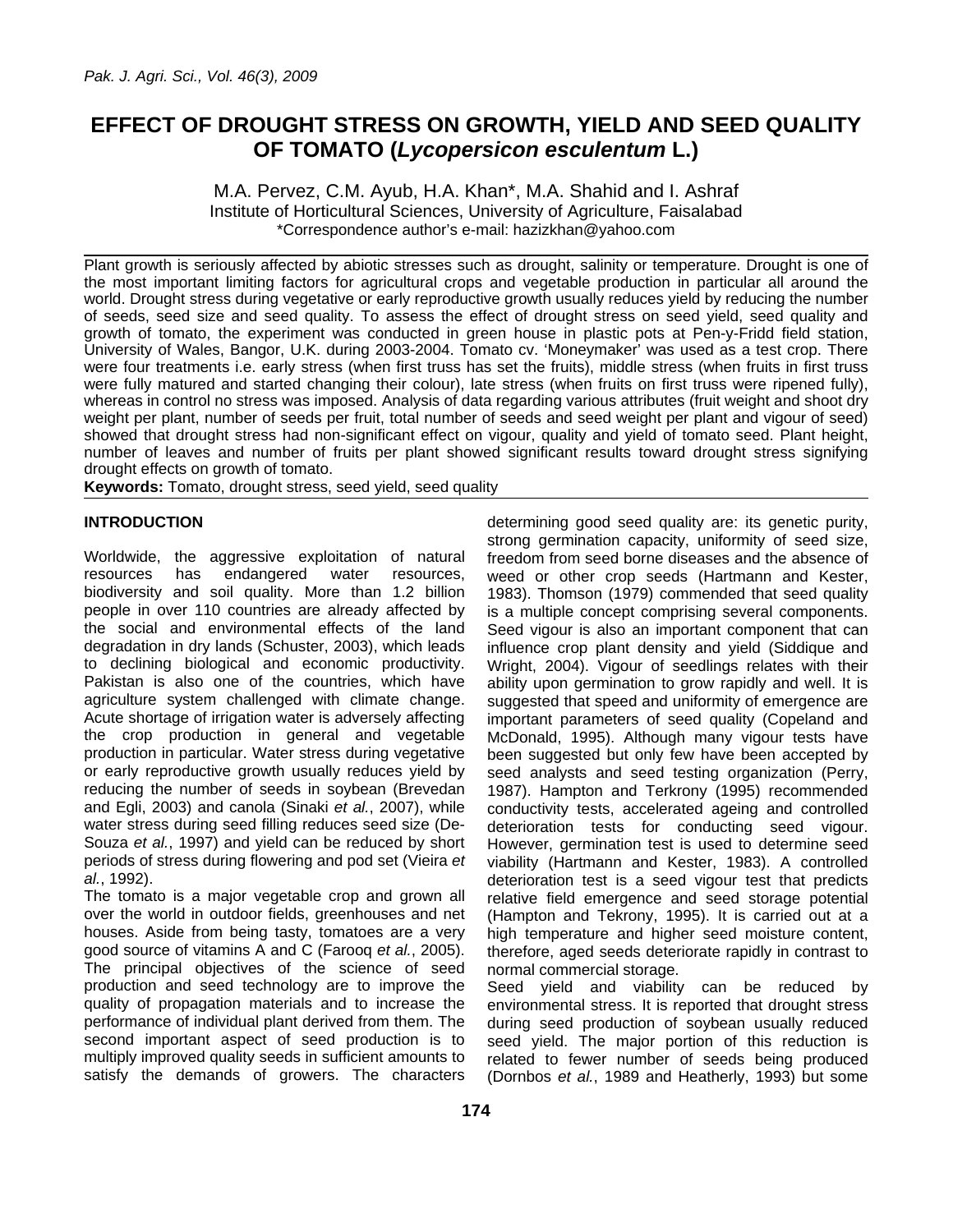yield loss is also associated with a reduction in weight per seed (Heatherly, 1993). Vieira *et al.* (1991) reported yield loss of soybean up to 35-41% when drought stress was imposed during seed filling in green house experiment but found no effects on germination. In this research, we studied the effects of drought and shortage of water on tomato yield and quality.

#### **MATERIALS AND METHODS**

This experiment was designed to observe the effect of water stress on yield, quality and vigour of tomato seeds, cultivar 'Moneymaker'. For this purpose, 160 tomato seeds were sown in plastic trays and were transplanted with a single seedling in three litre capacity plastic pots filled with John Innes compost No. 1. The experiment was carried out in greenhouse No. 3 at Pen-y-Fridd field station, University of Wales, Bangor, U.K. The minimum day and night temperature was 18°C and 15°C and pots were placed on iron benches. The experiment was laid out according to Randomized Complete Block Design with four replicates. There were four treatments and each replication per treatment comprised ten plants. Lateral branches were continuously removed from all the plants during the course of experiment. Treatments were as follows:

- $T_1$  = Control plants (no stress imposed)
- $T<sub>2</sub>$  = Early stress (when first truss has set the fruits)
- $T_3$  = Middle stress (when fruits in first truss were fully mature and started changing their colour)
- $T_4$  = Late stress (when fruits on first truss were ripened fully)

In case of early stress, the stress was imposed by with holding water and plants were re-watered when 50% of the treated plants showed the signs of wilting. The middle stress and late stress were imposed at respective stages. Fruits were harvested, when fully ripened, five times during the course of experiment. Fruits were counted and fresh weight was recorded for each treatment. At the time of harvest, morphological characters like plant height and leaf number per plant were recorded. Roots were not harvested in this experiment. The vegetative parts of the plants were oven dried at  $70^{\circ}$  C for  $72$  h and dry weight was recorded.

Seeds were extracted from ten fruits, and then fermented in pulp and juice at ambient temperature for two days. After that seeds were washed, dried on tissue paper and then stored in polyethylene bags at room temperature. The observations made at that time were plant height (cm), leaf number per plant, fruit number per plant, fruit weight per plant (g), seed number per plant, seed weight per plant (g) and main stem dry weight (g).

For measuring the quality and vigour of seeds as influenced by the drought stress, following tests were performed.

Germination test was carried out by placing 25 seeds in each Petri dish on two moist layers of Whatman No. 1 filter paper. The germination of seeds was counted daily for eight days. A seed was considered as germinated when 3-4 cm long radicle was visible outside the seed coat (Fernandez and Johnston 1995). An emergence test was performed in green house at 15-17°C and a day length of 8 h. Fifty seeds of each treatment were planted in the trays. Emergence counts were made daily up to two weeks. The following observations were recorded from the seedlings: emergence percentage, shoot length and dry weight of shoot.

To determine electrical conductivity of seed leachates (Hampton *et al.*, 1994), 50 seeds for each replicate were weighed. An electrical conductivity (EC) meter (Mettler Toledo Analytical AG, Sonnenvergstrasse-74.CH-6803, Schwerzenbach, Switzerland, made in USA) was used to measure EC. The EC of distilled water was measured and then seeds were soaked in the water. The EC was measured again after 24 h by keeping the material at 20 $\degree$ C and expressed as  $\mu \acute{\text{S}}$  $cm^{-1}g^{-1}$  (ISTA, 1988 and Perry, 1977).

For accelerated ageing test, 100 seeds from each replicate of all the treatments were initially exposed over water at a room temperature for a week in plastic container which was covered with a glass plate to increase seed moisture contents by humidification. After humidification, the moisture contents of the seeds ware determined prior to ageing. The seeds were then incubated at 45<sup>°</sup>C for different time periods with maximum 3 days as required to create different vigour levels. These samples were then subjected to germination test. Statistical analysis was performed using the ANOVA function of the MINITAB Statistical Package version 1.4.

### **RESULTS**

The effects of water stress treatments for various growth and yield components of tomato cultivar Money Maker are presented in Table 1. Imposition of water stress caused a significant reduction in plant height of treated plants as compared to control plants (79.2 cm). Well watered plants produced the taller plants as compared to rest of the treatments. However, late stress had much less effects on plant height and it produced taller plants (77.5 cm) than early and middle stress. The water stress significantly reduced leaf numbers per plant as compared to control. The late stressed plants produced comparatively more leaves (17.2) as compared to early (16.5) and middle stress (16.7), which were at par with each other.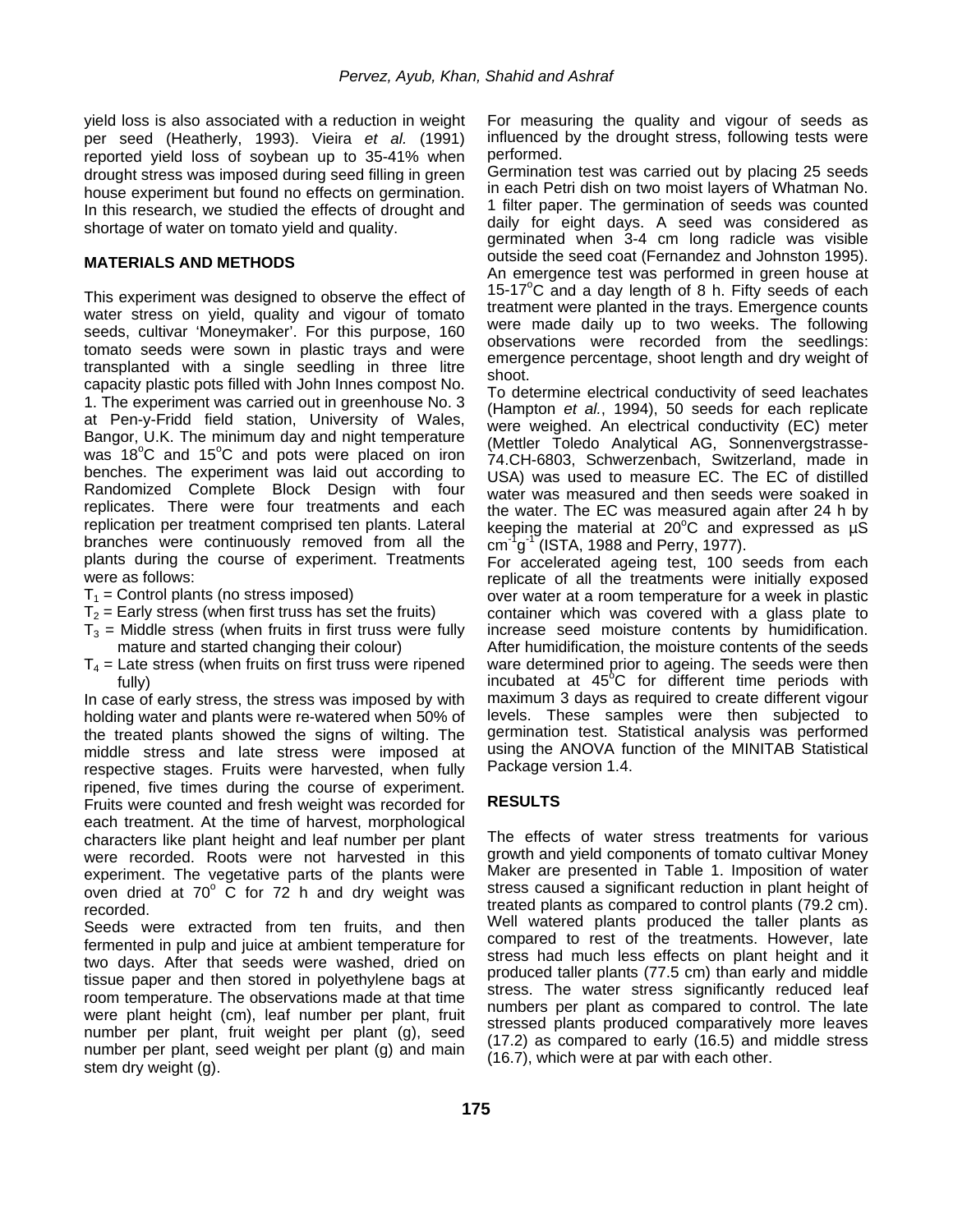|                      | <b>Plant</b><br>Height<br>(c <sub>m</sub> ) | Leaf No.<br>per plant | Fruit No.<br>per plant | Fruit wt.<br>per plant<br>(g) | No. of<br>seeds per<br>fruit | No. of<br>seeds per<br>plant | Seed wt.<br>per plant<br>(g) | Shoot dry<br>wt. per<br>plant (g) |
|----------------------|---------------------------------------------|-----------------------|------------------------|-------------------------------|------------------------------|------------------------------|------------------------------|-----------------------------------|
| Control              | 79.2 a                                      | 18.0a                 | 14.7 b                 | 700 a                         | 38.2                         | 561.54                       | 1.12                         | 40.3                              |
| <b>Early Stress</b>  | 73.2 c                                      | 16.5c                 | 14.0 b                 | 642 b                         | 29.8                         | 417.2                        | 0.90                         | 34.9                              |
| <b>Middle Stress</b> | 73.5 c                                      | 16.7 c                | 12.5c                  | 613 c                         | 43.5                         | 543.75                       | 1.23                         | 34.8                              |
| Late Stress          | 77.5 b                                      | 17.2 <sub>b</sub>     | 15.2a                  | 706 a                         | 40.8                         | 620.16                       | 1.13                         | 36.6                              |
| L.S.D.               | 4.468                                       | 0.961                 | 0.157                  | 71.74                         | N.S.                         | N.S.                         | N.S.                         | N.S.                              |

**Table 1. Effect of drought stress on growth and yield of tomato cultivar Money Maker** 

L.S.D. values @ 0.05

There was a mixed trend in production of fruits as a result of stress treatments. Late stress had no effect on fruit production and produced a little higher fruits per plant (15.2) as compared to control (14.7). On the other hand, little effect of stress was noted in case of early and middle stress but plants were more affected from middle stress than early. However, control plants had more fruits than early and middle stress. There was a significant reduction in fruit weight in early (642 g) and middle stressed plants (613 g) as compared to control (700 g). Nevertheless, late stress showed no effect on fruit weight and produced a little heavier fruits.

There were non-significant effects of stress treatments in above mentioned components than control plants. However, control plants had a comparatively higher dry weight per plant (40.3 g) when compared with stress treatments. However, middle and late stress treatments had more seed number and seed weight than control plants. Moreover, early stress treatment declined the seed number per plant greater than untreated control plants.

Results for germination percentage are shown in Table 2. There was no significant effect on germination leachates. In general, stress treatments showed comparatively higher values than non-stressed plants. Among stress treatments, middle stress had lower values against early and late stress (Table 2).

As shown in Table 2, experiment showed nonsignificant results for emergence percentage, shoot length and leaf number per shoot. However, control plants had greater percentage of seedlings emerged as compared to stress treatments. They also produced little taller seedlings. Nevertheless, all the treatments produced similar number of leaves. Germination percentage after controlled deterioration gave nonsignificant results (Table 3). However, control plants gave the maximum values for germination with late stress at the bottom. Early and middle stresses were in between control and late stress and had similar germination percentage.

### **DISCUSSION**

Drought stress treatments affected the vegetative growth of plants in most of the cases. The treated plants showed a reduction in biomass production in

|                      | <b>Emergence %</b> | <b>Shoot Length</b><br>(cm) | No. of leaves<br>per shoot | <b>Germination %</b> | E.C. (µS) |
|----------------------|--------------------|-----------------------------|----------------------------|----------------------|-----------|
| Control              | 91.5               | 4.5                         | 2.0                        | 99.36                | 28.66 d   |
| <b>Early Stress</b>  | 77.5               | 3.0                         | 2.0                        | 89.66                | 50.03 b   |
| <b>Middle Stress</b> | 78.5               | 3.0                         | 2.0                        | 91.67                | 37.86 c   |
| Late Stress          | 81.0               | 3.0                         | 2.0                        | 90                   | 56.31 a   |
| L.S.D.               | N.S.               | N.S.                        | N.S.                       | N.S.                 | 3.324     |

**Table 2. Effect of drought on emergence of tomato cultivar Money Maker** 

L.S.D. values @ 0.05.

percentage. Water stress did not reduce germination percentage significantly over the control. However, it was higher for control plants (99.36) whereas, early stress was at the bottom and gave the lowest values for germination percentage (89.66) as compared to other stress treatments. Early and middle stresses were at par with each other. There were significant results for electrical conductivity (EC) of seed

most of the stress treatments except late stress treatment. This was in association with a reduction of leaf production along with smaller plants as compared to control. Ibrahim (1990) reported similar findings for chickpea where a greater reduction was seen in vegetative parts with decreased branch production and correspondingly the main shoot became a more dominant component of the total shoot biomass.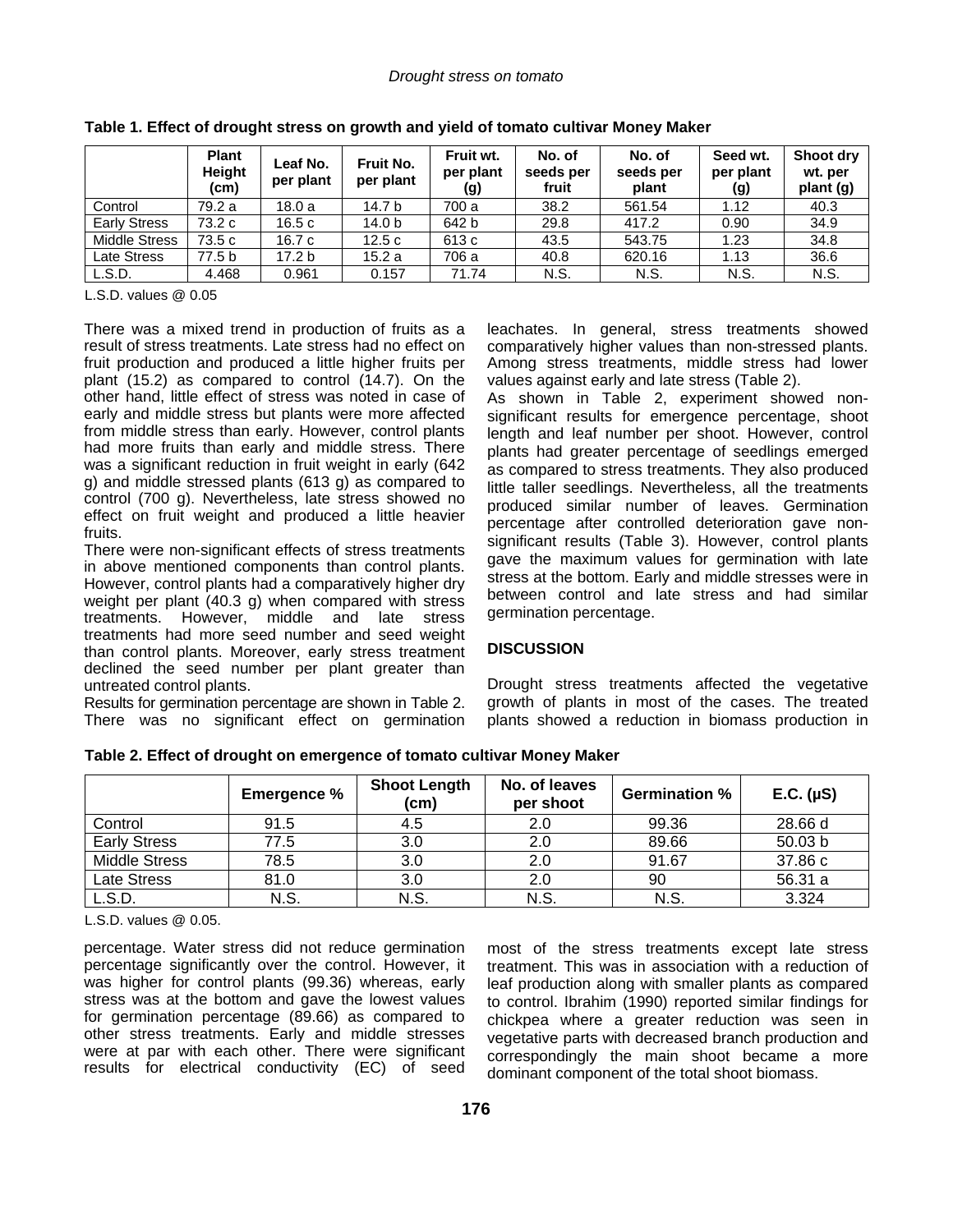#### **Table 3. Effect of drought stress on germination of tomato cultivar Money Maker after controlled deterioration**

|                      | <b>Germination percentage</b> |  |
|----------------------|-------------------------------|--|
| Control              | 86.50                         |  |
| <b>Early Stress</b>  | 83.00                         |  |
| <b>Middle Stress</b> | 79.00                         |  |
| Late Stress          | 68.00                         |  |
| L.S.D.               | N.S.                          |  |

#### L.S.D. value @ 0.05.

It is well known that drought stress during seed development reduces seed yield. The stress shortens the seed filling period, which reduced the final seed size. The major influence of water stress by applying at seed production period was to minimize the seed yield. Reproductive growth is very sensitive to water stress. Heatherly (1993) also observed that drought stress during seed production of soybean usually reduced the yield and quality of seeds. However, there is disagreement in the literature on the effects of drought stress on seed germination and vigour. Yield and seed number per plant did not show any severe effects from middle and late stress as compared to control. All of these effects might be due to moisture stress during seed filling (Vieira *et al.*, 1992).

Seed yield of tomatoes remained unaffected in case of middle and late stress. Seed weight of pea plants was significantly affected by stress treatments whereas, in tomato no effect was seen in this respect (Fougereux *et al.*, 1997). If the stress occurred early in seed filling then seed number was reduced but stress could shorten the seed filling period and reduced the yield without affecting seed number (Fougereux *et al.*, 1997). It is difficult to relate the level of stress and the responses obtained in greenhouse pot experiments to stress levels that may occur in the field (Brevedan and Egli, 2003). Re-watering the plants after a relatively short stress period did not completely eliminate the effects of water stress on plants. Drought stressed soybean plants produced fewer pods, followed by fewer seeds per pod and smaller seed mass than well watered plants (Dornbos *et al.*, 1989).

Seed yield and the yield components were reduced significantly by drought imposed during pod filling. Stress reduced seed number per pod and per plant basis, in plants under observation, but mean seed weight remained unaffected in contrast with many observations (Dornbos *et al.*, 1989). A prolonged and severe water stress reduced growth by reducing photosynthetic rate by both stomata closure and effects on photosynthesis metabolism (Hsiao *et al.*, 1985).

Vigour test showed that seeds from field plots where moisture was withheld during pod filling were low in vigour (Dornbos *et al.*, 1989). These results are in contrast with some previous experiments that showed little effect of moisture stress on germination (Yaklich, 1984 and Vieira *et al.*, 1991). However, they are consistent with other reports which showed reduction in germination (Dornbos *et al.*, 1989 and Simiciklas *et al.*, 1989) and vigour (Yaklich, 1984 and Dornbos *et al.*, 1989). Drought stress occurring during seed formation or seed filling resulted in reduced seedling vigour and germination (Simiciklas *et al.*, 1989 and Yaklich, 1984). In the present studies drought stress reduced germination of the harvested seeds.

The effect of water stress on seed quality has been investigated in soybean (Simiciklas *et al.*, 1989) and in peas (Fougereux *et al.*, 1997). They observed that water stress during the seed filling period induced a reduction in seed quality assessed by germination and conductivity results. This reduction was not seen with earlier water stress. Nichols *et al.* (1978), working with potted plants of peas observed no effect of drought stress on seed conductivity or germination.

It can therefore, be concluded that water limitations during whole growing season had no significant effects on seed quality and vigour of tomato seeds but clear significance on the growth of the tomato. These results are in partially agreement with Fougereux *et al.* (1997) for peas and Vieira *et al.* (1992) for soybean, who reported that it seems unlikely that drought stress would have a direct effect on metabolic activity of the seed that would subsequently affect quality but, water stress can considerably reduce yield.

#### **REFRENCES**

- Brevedan, R.E. and D.B. Egli. 2003. Short period water stress during seed filling, leaf senescence and yield of soybean. Crop Sci. 43: 2083-2088.
- Clewer, A.G. and D.H. Scarisbrick. 2001. Practical statistics and experimental design for plant and crop sciences. John Wiley Sons Ltd., New York.
- Copeland, L.O. and M.B. McDonald. 1995. Seed Vigour and Vigour Tests. In: Principles of seed science and technology (3<sup>rd</sup> edition). Chapman and Hall, New York. pp. 153-180.
- De-Souza, P.I., D.B. Egli and W.P. Bruening. 1997. Water stress during seed filling and leaf senescence in soybean. Agronomy J. 89: 807-812.
- Dornbos, D.L. Jr., R.E. Mullen and R.M. Shibbles. 1989. Drought stress effects during seed fill on soybean seed germination and vigour. Crop Sci. 29: 476-480.